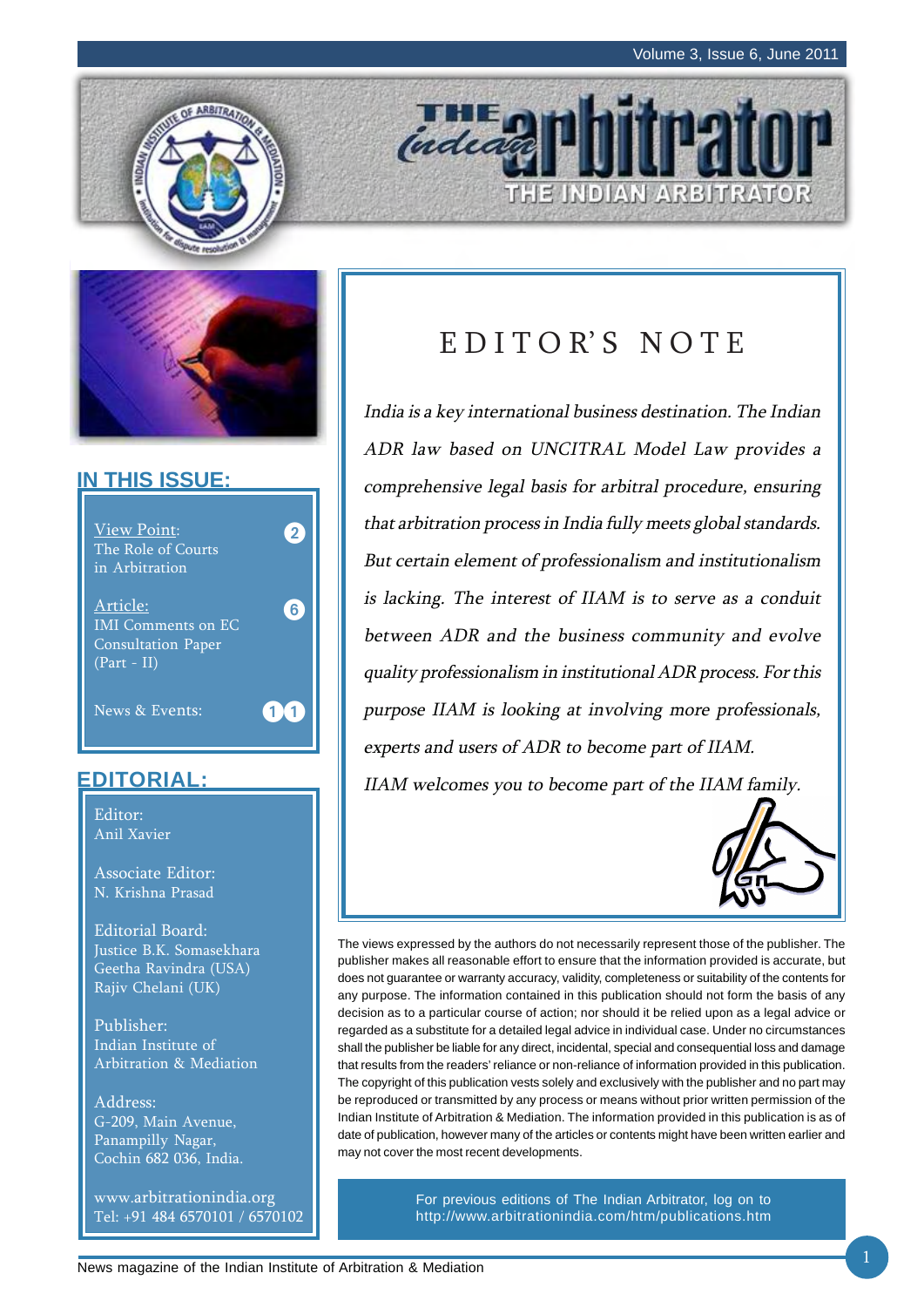

# The Role of Courts in Arbitration : BHARTENDU YADAV

Purpose of the Arbitration Act is to provide quick redressal to commercial disputes by private Arbitration. Quick and final resolution of any commercial dispute is necessary for smooth functioning of business and industry. This article aims to analyze the position of the Indian Arbitration Act, as to the finality of the resolution of disputes, when the parties choose arbitration as the mode of dispute resolution and the role of Courts on such decisions.

#### INTRODUCTION

Arbitration law was amended a few decades ago to suite the requirement of the modern age. In India, Alternate Dispute Resolution (ADR) is now governed by the Arbitration and Conciliation Act, 1996. Over the period of time, processes, procedures and powers pertaining to arbitration and the right of parties to the same were incorporated in the Civil Procedure Code, Indian Contract Act, Specific Relief Act and then by incorporation of Indian Arbitration Act 1899, subsequently repealed by the Indian Arbitration Act 1940 and then finally by the Arbitration and Conciliation Act, 1996, which came into force with effect from 25<sup>th</sup> January 1996. Probably the biggest advantage of ADR and resolving disputes through arbitration is the relative simplicity, economy, speed and privacy.

However, over a period of time it has been observed that institutional arbitration through institutions or associations like, the "Indian Council of Arbitration" (ICA), "Indian Institute of Arbitration & Mediation" (IIAM), "Federation of Indian Chambers of Commerce and Industry" (FICCI), FICCI Arbitration and Conciliation Tribunal (FACT), the Associated Chambers of Commerce and Industry of India (ASSOCHAM) etc. is the best since they conduct arbitration as per rules laid down which have stood the test of time and where the reputation of the Arbitrator is impeccable while at the same time the parties to arbitration could know clearly what the cost of the said arbitration be.

The purpose of the Arbitration Act is to provide quick redressal to commercial dispute by private Arbitration. Quick decision of any commercial dispute is necessary for the smooth functioning of business and industry. Internationally, it is accepted that normally commercial disputes should be resolved through arbitration and not through normal judicial system.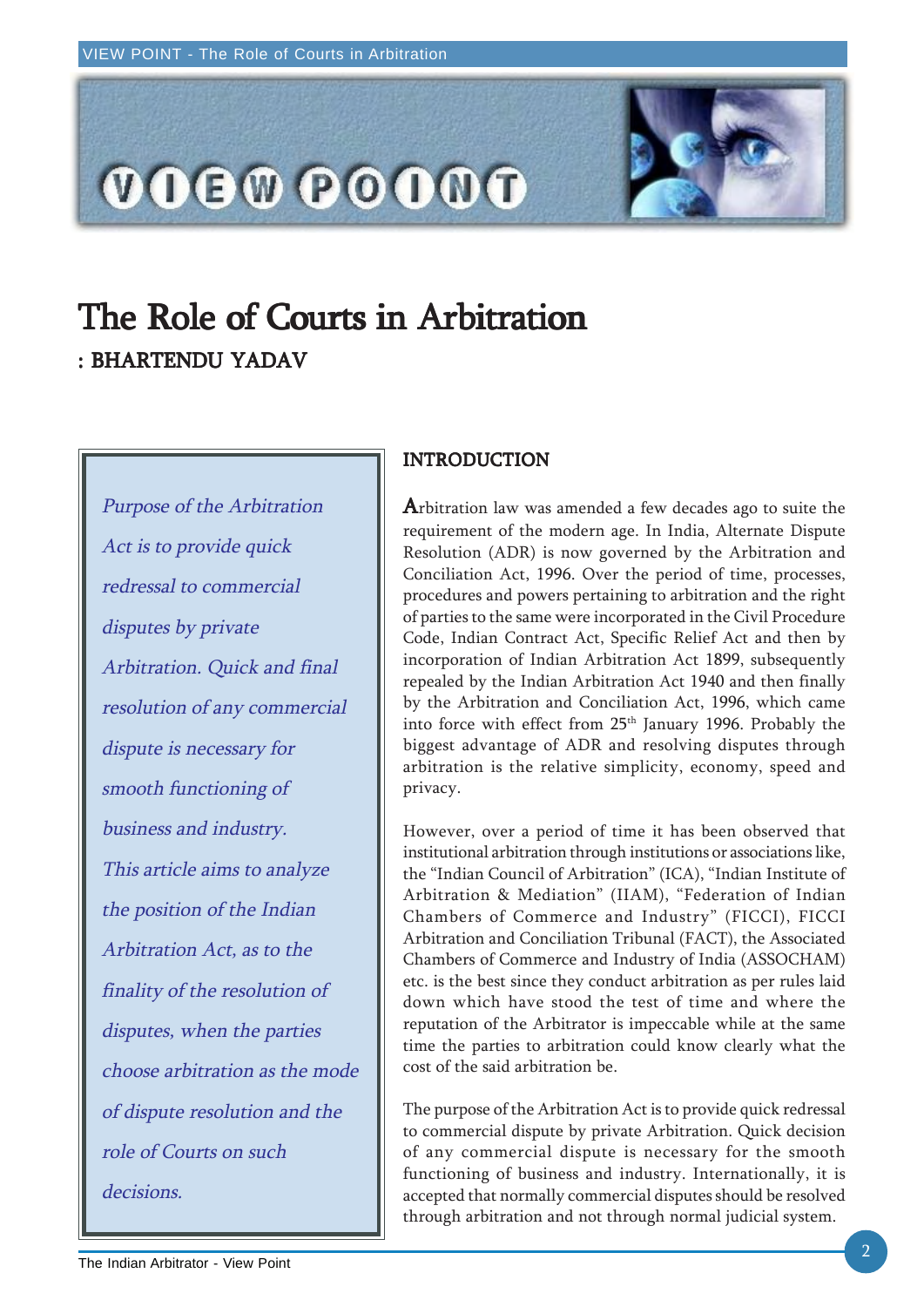

### ADR

There are basically four methods of ADR - Negotiation, Mediation, Conciliation and Arbitration. Negotiation is cheapest and simplest method. If it does not work, Mediation through a mediator can be tried. If it does not work, Conciliation and Arbitration will be useful. Arbitration Act makes provision for Conciliation and Arbitration as ADR mechanisms. An Arbitrator is basically a private judge appointed with consent of both the parties. The object of arbitration is settlement of disputes in an expeditious, convenient, inexpensive and private manner so that they do not become the subject of future litigation between the parties.

The foundation of arbitration is the arbitration agreement between the parties to submit to arbitration all or certain disputes which have arisen or which may arise between them. Thus, the provision for arbitration can be made at the time of entering the contract itself, so that if any dispute arises in future, the dispute can be referred to arbitrator as per the agreement. It is also possible to refer a dispute to arbitration after the dispute has arisen. Arbitration agreement may be in the form of an arbitration clause in a contract or in the form of a separate agreement. The agreement must be in writing and must be signed by both parties. The arbitration agreement can be by exchange of letters, document, telex, telegram etc.<sup>1</sup>

#### CASE STUDY: CASE STUDY:

#### Interference with Award:

Madhya Pradesh Housing Board v. Progressive writers and Publishers<sup>2</sup>: In this case Supreme Court had held that courts hearing applications under Ss. 34 of Arbitration and Conciliation Act, 1996 do not exercise any appellate jurisdiction and cannot reappraise evidence. Awards passed by the Arbitrator are generally final. It cannot be interfered with unless the findings contained therein are totally perverse or award given by Arbitrator is based on wrong proposition of law.

Steel Authority of India Ltd. v. Gupta Brothers Steel Tubes Ltd.<sup>3</sup>: In this case also the Supreme Court dismissed the appeal stating that the parties to a contract who have agreed to go for arbitration if there is any breach of contract, then whatever award is given by Arbitrator is final and binding on both the parties and the executing court has no appellate jurisdiction to go beyond the award and widen its scope. Only reason when arbitration award can be dismissed is when the award given by Arbitrator is on wrong presumption of law.

#### (Footnote)

- <sup>1</sup> Section 7
- 2 (2009) 5 SCC 678 3 (2009) 10 SCC 63

### Promoting Student Authors

With a view to promote and support students in developing the qualities of legal research and presentation, IIAM is providing opportunity to law students to publish original, innovative and thought provoking articles on arbitration, mediation, conciliation, dispute resolution and similar topics and critiques on judgments relating to the same topics. Selected articles will be published in the "Indian Arbitrator". From amongst the submitted articles, every year one student author will receive the "Best Young Author" certificate from IIAM.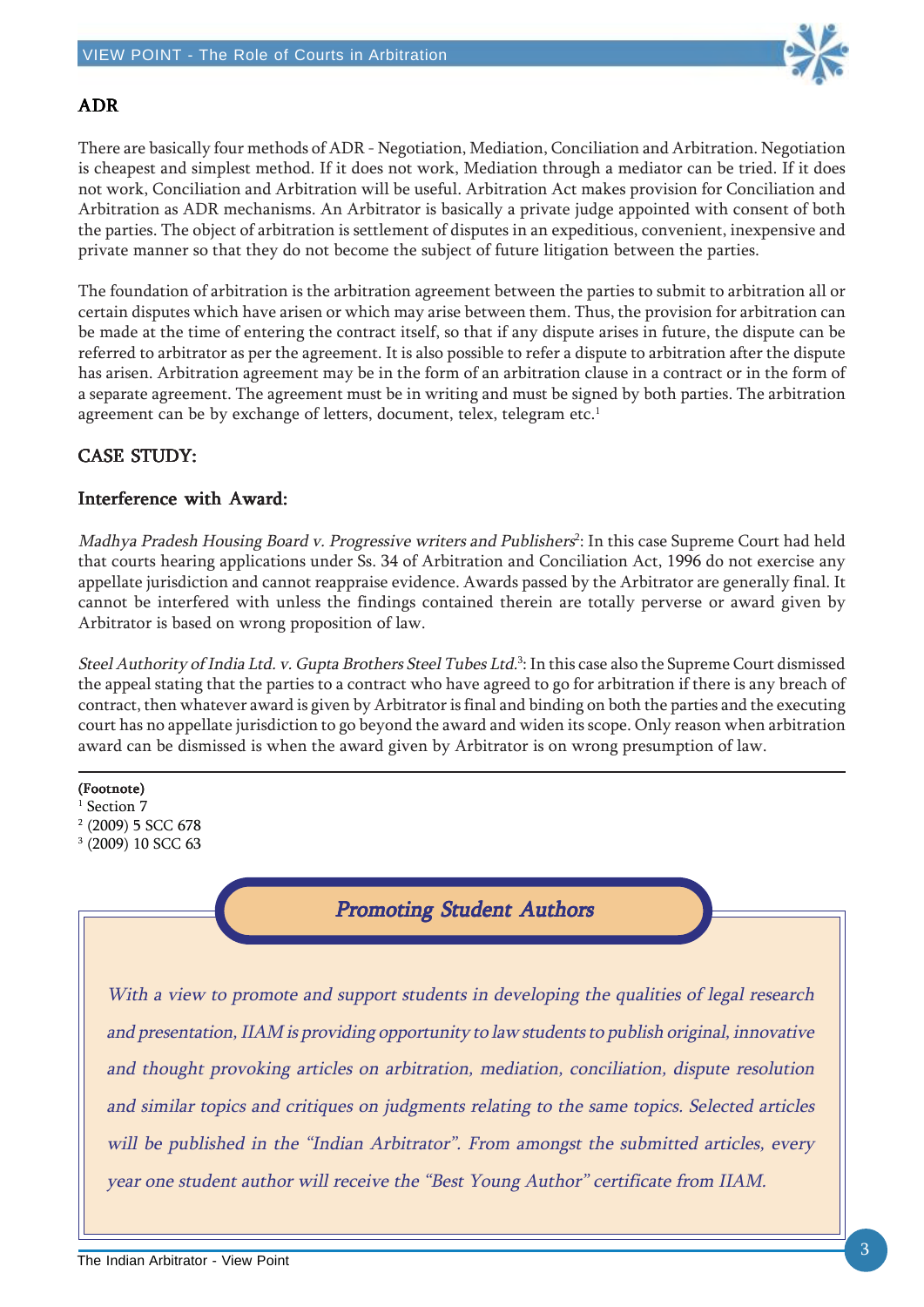

#### Execution of Award: Execution of Award:

Deepa Bhargava v. Mahesh Bhargava<sup>4</sup>: In this case the Supreme court held that the executing court must execute the decree as it is. It cannot go beyond the decree and has no jurisdiction to modify the same. In this case, according to the consent decree the plaintiff was entitled to claim the interest at the rate of 18% per annum in case defendants failed to pay the amount within the stipulated time. In this case the executing court reduced it to 14% per annum and High court further reduced it to the 9% per annum. The Supreme Court held that executing court and High court have no jurisdiction to go beyond the consent decree. Hence, the impugned judgment is not sustainable and the Supreme Court issued directions to the executing court to execute the decree as it was.

Century Textiles Industries Ltd. v. Deepak Jain<sup>5</sup>: In this case also the Supreme Court held that there is no quarrel with the general principle of law and indeed, it is unexceptionable that a court executing the decree cannot go beyond the decree; it must take the decree according to its tenor and has no jurisdiction to widen its scope and is required to execute the decree as made.

#### Neglecting Arbitration Clause:

If a party approaches court despite the arbitration agreement, the other party can raise objection. However, such objection must be raised before submitting his first statement on the substance of dispute. Such objection must be accompanied by the original arbitration agreement or its certified copy. On such application the judicial authority shall refer the parties to arbitration. Since the word used is "shall", it is mandatory for judicial authority to refer the matter to arbitration.<sup>6</sup>

#### Appointment of Arbitrator:

The parties can agree on a procedure for appointing the arbitrator or arbitrators. If they are unable to agree, each party will appoint one arbitrator and the two appointed arbitrators will appoint the third arbitrator who will act as a presiding arbitrator.7 If one of the parties does not appoint an arbitrator within 30 days, or if two appointed arbitrators do not appoint third arbitrator within 30 days, the party can request Chief Justice to appoint an arbitrator.<sup>8</sup> The Chief Justice can authorize any person or institution to appoint an arbitrator. In the case of international commercial disputes, the application for appointment of arbitrator has to be made to the Chief Justice of India. In case of other domestic disputes, application has to be made to the Chief Justice of High Court within whose jurisdiction the parties are situated.<sup>9</sup>

#### CONCLUSION: CONCLUSION:

One of the major defects of earlier arbitration law was that a party could access the court almost at every stage of arbitration – right from appointment of arbitrator to implementation of final award – and could stall the proceedings. Now, approach to court has been drastically curtailed. In cases, if an objection is raised by the party, the decision on that objection can be given by Arbitral Tribunal itself. After the decision, the arbitration proceedings have to be continued and the aggrieved party can approach the Court only after Arbitral Award is made. Appeal to court is now only on restricted grounds. Of course, the Arbitral Tribunal is not given unlimited and unfettered powers and supervision of Courts is not totally eliminated.

The Supreme Court while dealing with such rival contentions has held that interpretation of a contract may fall within the realm of the arbitrator. The Court while dealing with an award would not re-appreciate the evidence. An award containing reasons also may not be interfered with unless they are found to be perverse or based on a wrong proposition of law like an error apparent on the face of the award. If two views are

(Footnote)

- 4 (2009) 2 SCC 294
- 5 (2009) 5 SCC 634
- 6 Section 8
- $7$  Section  $11(3)$
- 8 Section 11(4)
- 9 Section 11(12)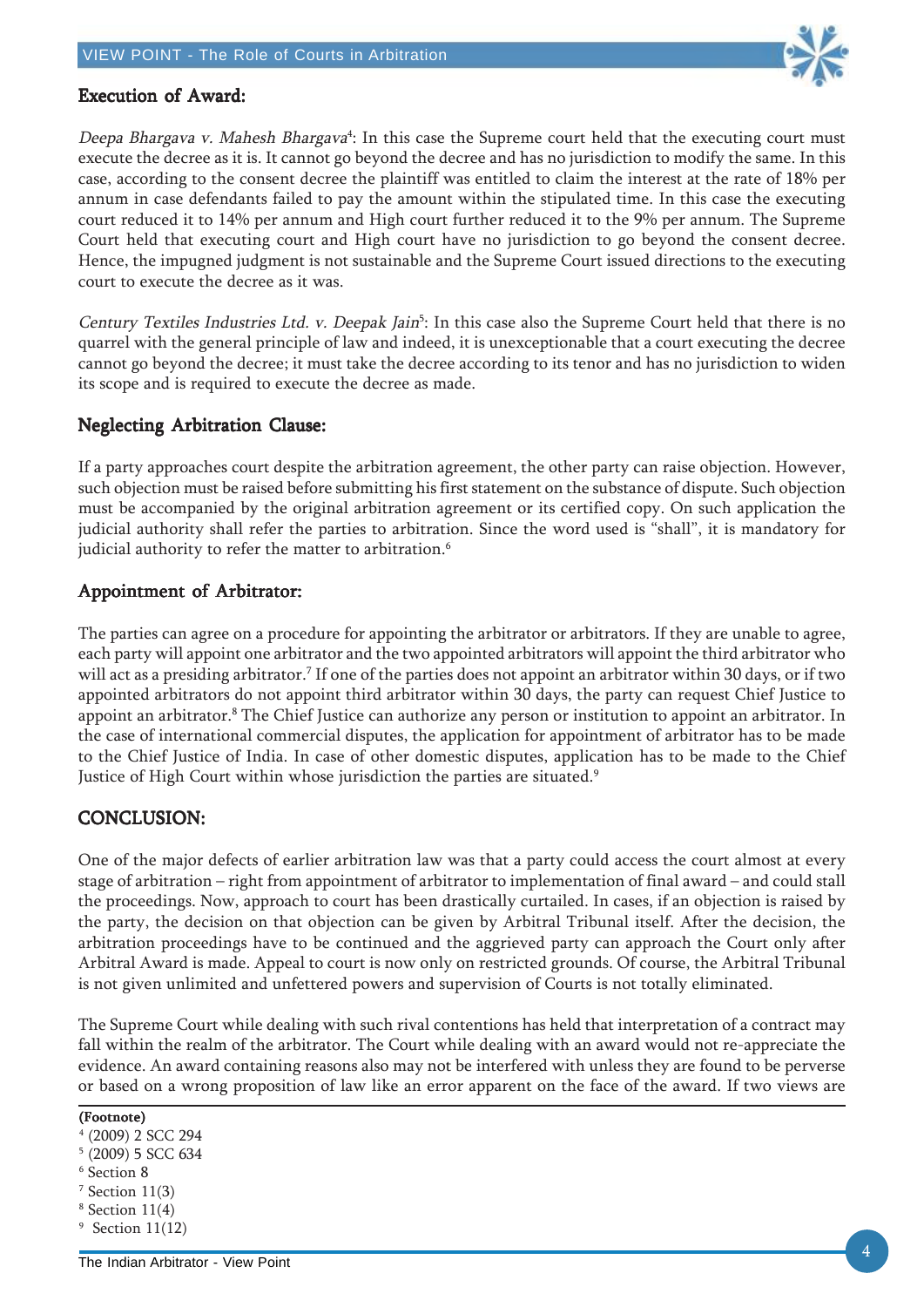

possible, it is trite that the Court will refrain itself from interfering. Jurisdiction of the court to interfere with an award made by an arbitrator has been now limited.

Contrary to this, in recent times, the courts were impelled to have fresh look on the ambit of challenge to an award by the arbitrator so that the award does not get undesirable immunity. The Court also quoted that courts shall not ordinarily substitute their interpretation for that of the arbitrator. It is also true that if the parties with their eyes wide open have consented to refer the matter to the arbitration, then normally the finding of the arbitrator should be accepted without demur. There is no quarrel with this legal proposition. But in a case where it is found that the arbitrator has acted without jurisdiction and has put an interpretation on the clause of the agreement which is wholly contrary to law then in that case there is no prohibition for the courts to set things right.

While the conclusion may not be so relevant, it is the reiteration of the aforementioned principles that is reassuring. One can only hope that this would guide the hands of all judicial authorities while entertaining challenge of Arbitral Awards.

(Author: Bhartendu Yadav is a Semester V student of Institute of Law, Nirma University, Ahmedabad, Gujarat)



## Become part of IIAM

We are happy to invite you to become an IIAM Member. Apart from the Governing Council, elected from the members, it is decided to form Expert Committees and Users Committees from the members to give expert advice / opinions to the Governing Council on the improvement of ADR in India. Your association will provide the necessary inspiration for the endeavours of IIAM.

Choose from the different categories of memberships.

For details: log on to www.arbitrationindia.com/htm/membership.htm or mail to dir@arbitrationindia.com



### The Lighter Side

One Sunday a cowboy went to church. When he entered, he saw that he and the preacher were the only ones present. The preacher asked the cowboy if he wanted him to go ahead and preach.

The cowboy said, "I'm not too smart, but if I went to feed my cattle and only one showed up, I'd still feed him."

So the minister began his sermon. One hour passed, then two hours, then two-and-a-half hours. The preacher finally finished and came down to ask the cowboy how he liked the sermon.

The cowboy answered slowly, "Well, I'm not very smart, but if I went to feed my cattle and only one showed up, I sure wouldn't feed him all the hay."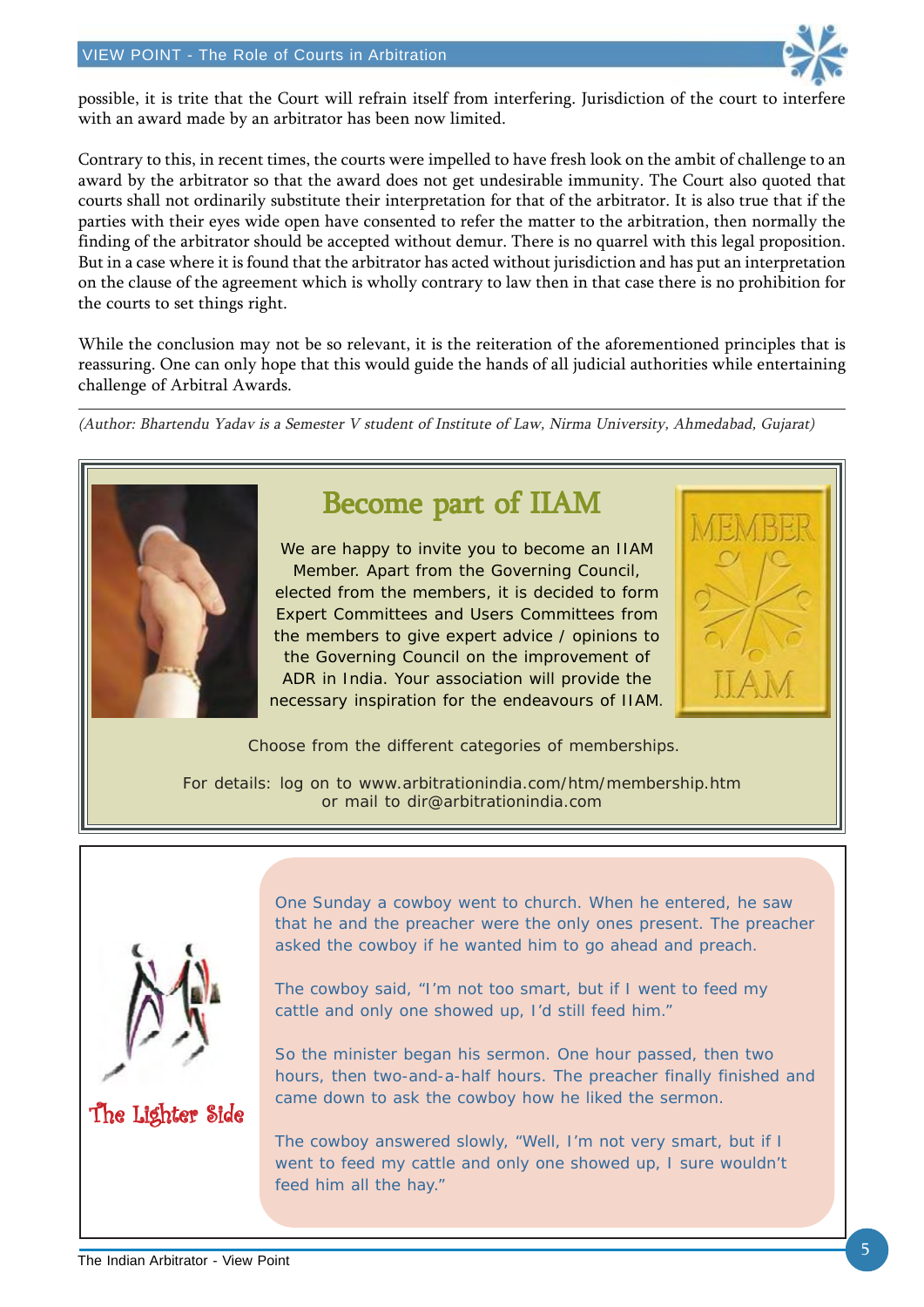

# IMI Comments on EC Consultation Paper: On the use of ADR schemes to resolve disputes related to commercial transactions and practices.(Part -2) : IRENA VANENKOVA

This is a comment by the International Mediation Institute  $(IMI)^{1}$  on the 18 January 2011 Consultation Paper of the EC Directorate-General for Health and Consumers (DG SANCO) on the use of ADR schemes to resolve disputes related to commercial transactions and practices in the EU. The Consultation Paper defines ADR as any out-of-court dispute resolution mechanism. This embraces complaint processes, ombuds schemes and other mechanisms in different sectors, trades and countries for handling individual and collective consumer redress.

#### (7) Should an attempt to resolve a dispute via individual or collective ADR be a mandatory first step before going to court? If so, under what conditions? In which sectors?

Insofar as this question relates to mediation, IMI's view is that, at the very least, parties should be robustly encouraged to engage in mediation as a final step prior to court action (eg being required by law to attend a briefing session with a practicing Certified Mediator, plus adverse cost consequences for unreasonably refusing to attempt mediation); others support making it mandatory by law to engage in a good faith mediation before a trial.

Robust encouragement and mandatory mediation attempts are sometimes claimed to be inconsistent with the inherent consensual, self-determinative nature of mediation. It is claimed by some that "justice" can only be dispensed by the courts. In common law countries that rely on precedent to make new law it is sometimes claimed that mediation poses a threat to the evolution of law. Some say that parties forced to do something (including engaging in a process), are less willing to co-operate because compulsion provokes antipathy, escalates disputes and makes settlement more elusive. IMI does not subscribe to any of these arguments.

#### (Footnote)

<sup>1</sup> The International Mediation Institute (IMI) is a Foundation (stichting) based in The Hague and classified in the Netherlands as an ANBI – Algemeen Nut Beogende Instellingen (ie an Institution Aimed At The Common Good). IMI's mission is to establish high competency and quality standards for mediators worldwide and to promote understanding and acceptance of mediation by disputants worldwide. IMI exists for the benefit of all stakeholders in the field of mediation, including all disputants, mediators and providers, trainers and educators, judiciary and Government institutions and does not pursue an agenda on behalf of any particular stakeholder group. IMI does not provide mediation services in the marketplace and is funded by donations.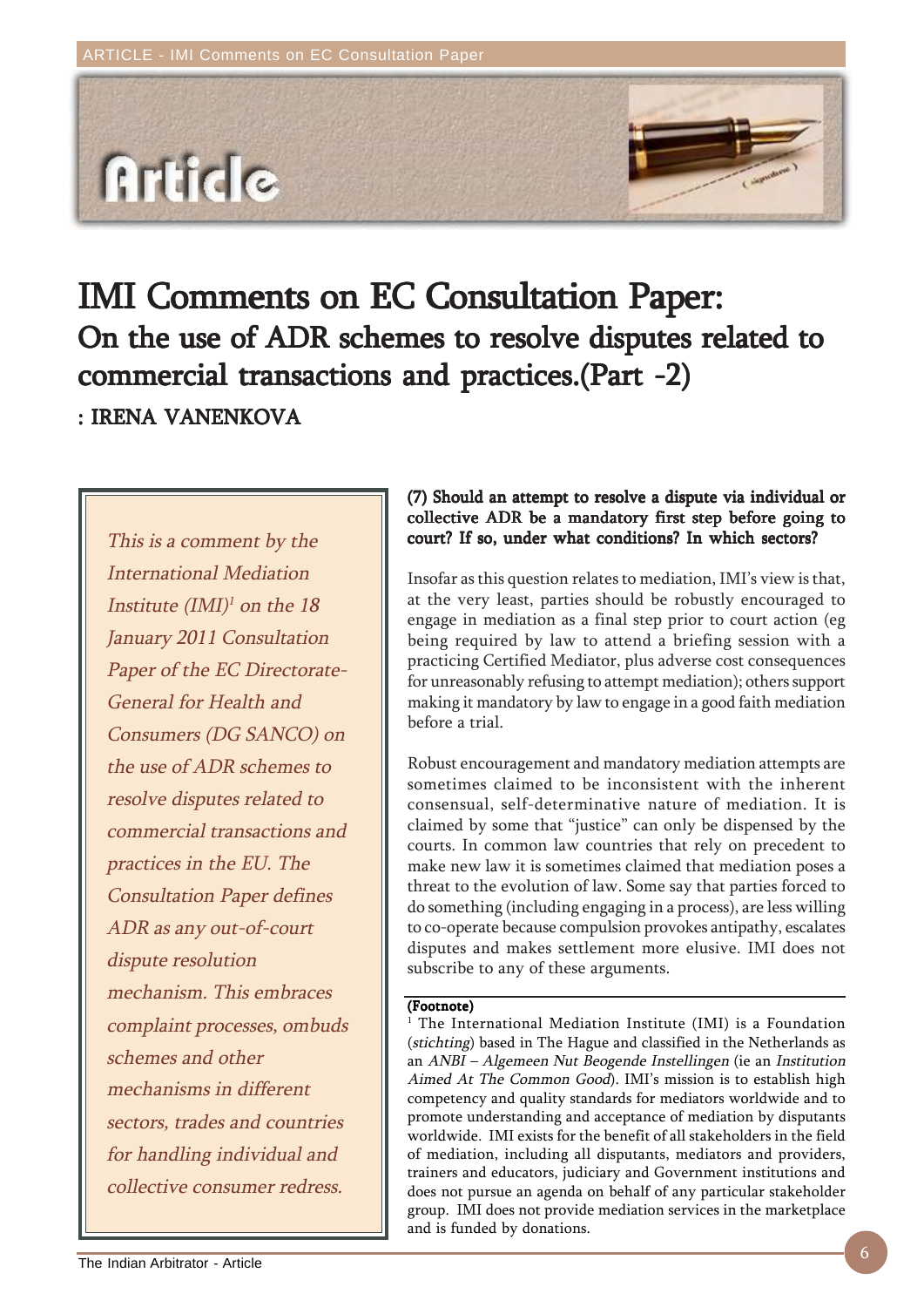

In IMI's view, robust encouragement or mandatory mediation is required to counteract the following obstacles to the early resolution of disputes in general and the uptake of mediation in particular:<sup>2</sup>

- o Lack of understanding and acceptance. Research in the US shows that parties who have previously participated in mediations handled by competent mediators value it significantly more than those without prior experience of the process. Accordingly, a proposal to mediate will often be declined by a party not understanding or valuing mediation, purely through lack of familiarity with, or prior experience of, mediation.
- o Weakness Perception. Often, parties communicate a reluctance or refusal to mediate because they perceive that showing willingness to do so voluntarily somehow suggests weakness; those same parties may privately be willing, if not anxious, to mediate if required by a judge or by the law to do so.
- o Litigator resistance. Lawyers often resist mediation for a variety of reasons. This is not always for the popularly claimed reason that, to a litigator, ADR connotes Alarming Drop in Revenue – though that is certainly a factor, as evidenced by how members of the Italian Bar have threatened strike action over the implementation of a Legislative Decree mandating mediation. More profound is the fact that many lawyers have been educated to achieve results through law-based, rights-orientated processes that in turn can negatively influence their attitudes to what they regard as unfamiliar and nontraditional methods. Or can make them more comfortable using mediation in the closing stages of the litigation process rather than before it begins.

There are many civil and common law jurisdictions where mediation is either robustly encouraged or is a mandatory step before litigation. Florida mandated mediation in most civil cases in 1987, since when any dispute is likely to attract a court order to mediate before scheduling a trial. Statistics suggest that 55-75% of cases mandated to mediate in Florida settle at those mediation sessions, and that in the vast majority of cases that did not settle at the mediation, the parties reached agreement shortly afterwards. Today, 22 US States have followed the Florida model, and these are the States where mediation has experienced its greatest takeup. Almost all US Federal District Courts now have mediation programmes, and most are mandatory. Such programmes also exist in such diverse places as Australia, Canada, Poland (for commercial matters) and Argentina.

In some countries, mediation is not mandatory, but is robustly encouraged. In Slovenia, for example, a party unreasonably refusing to mediate risks bearing the other side's costs even if the other side loses the litigation. The situation is similar in England & Wales. Mediation must always be a good faith, voluntary, non-coercive

#### (Footnotes)

 $^2$  The following rationale is well-argued in an article by Professor Don Peters at http://rjglb.richmond.edu/archives/ 9.4/rgl\_9-4-2.pdf

Interested to contribute Articles?

We would like to have your contributions. Articles should be in English. Please take care that quotations, references and footnotes are accurate and complete. Submissions may be made to the Journals Division, Indian Institute of Arbitration & Mediation, G-209, Main Avenue, Panampilly Nagar, Cochin - 682 036 or editor@arbitrationindia.com.

Publication of the Article will be the discretion of IIAM and submissions made indicates that the author consents, in the event of publication, to automatically transfer this one time use to publish the copyrighted material to the publisher of the IIAM Journal.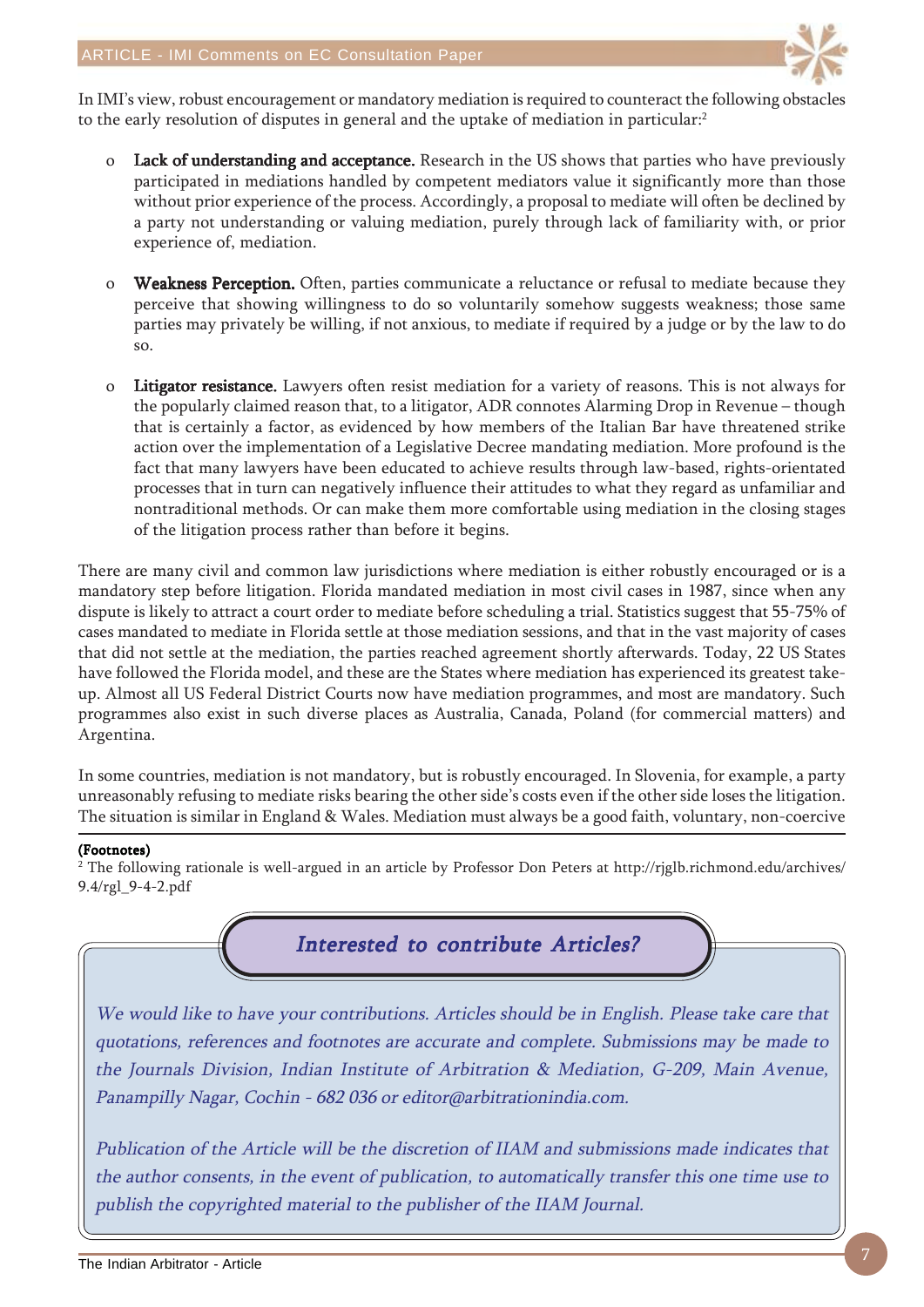

process – but only once it starts. Robust encouragement or mandatory mediation is widely needed to get the parties to the table and overcome the forces, mentioned above, that work against it.

From the perspective of consumer redress, there needs to be some form of financial support to enable mediation to take place if robustly encouraged or made mandatory. As mentioned above, legal aid schemes should embrace mediation – indeed should at the very least expect the parties to carefully consider mediation prior to any litigation. Significant cost sanctions for failing to engage in mediation in a good faith attempt to resolve a dispute can have a similar effect to mandating mediation.

Mandatory mediation pre-supposes the availability of competent and experienced mediators to handle the caseload. They should not, as a rule, be those, such as judges, who will try the case if mediation failed to resolve the matter, as parties will be less inclined to reveal hidden agendas to the mediator in private if they know that person may later make a binding ruling.

Competency as a mediator needs to be proven in a credible and transparent way. IMI has developed criteria for Qualifying Assessment Programmes to ensure a high level of mediator competency, based on high level training, knowledge, experience and independently-prepared digests of feedback from prior users of a given mediator's services. IMI believes that such a scheme is far preferable and meaningful to users than formal government regulation on mediator competency. (The IMI scheme is not proprietary and can be adapted by any government, trade or professional body without additional cost.)

#### (8) Should ADR decisions be binding on the trader? On both parties? If so, under what conditions? In which sectors?

Mediation (as opposed to some other forms of ADR) does not involve binding decisions imposed by the neutral, which this question implies. Settlement agreements reached as a result of mediation are generally contractual and binding on all parties under applicable contract law. This is not sector-specific.

#### ADR Coverage

#### (9) What are the most efficient ways of improving consumer ADR coverage? Would it be feasible to run an ADR scheme which is open for consumer disputes as well as for disputes of SMEs?

Mediation is highly flexible and can be configured as circumstances demand. For example, it would be perfectly possible for industry associations to convene their own panel of mediators to help mediate disputes between members. This can also be configured to meet consumer needs. Ebay, for example, offers an online mediation service via Square Trade, a consumer product and service warranty provider.<sup>3</sup> The permutations of possibilities are almost endless.

#### (10) How could ADR coverage for e-commerce transactions be improved? Do you think that a centralised ODR scheme for cross-border e-commerce transactions would help consumers to resolve disputes and obtain compensation?

E-commerce and Online Dispute Resolution (ODR) are not inseparable. It is perfectly possible, appropriate and valuable to use ODR for disputes that are unrelated to ecommerce and for e-commerce disputes to be resolved by means other than ODR. The advantage in terms of cross-border e-commerce disputes in having a dedicated centralized scheme relates to language and other practical considerations, including ODR mediator competency and consumer trust in the process.

#### (11) Do you think that the existence of a "single entry point" or "umbrella organisations" could improve consumers' access to ADR? Should their role be limited to providing information or should they also deal with disputes when no specific ADR scheme exists?

3 http://pages.ebay.com/services/buyandsell/disputeres.html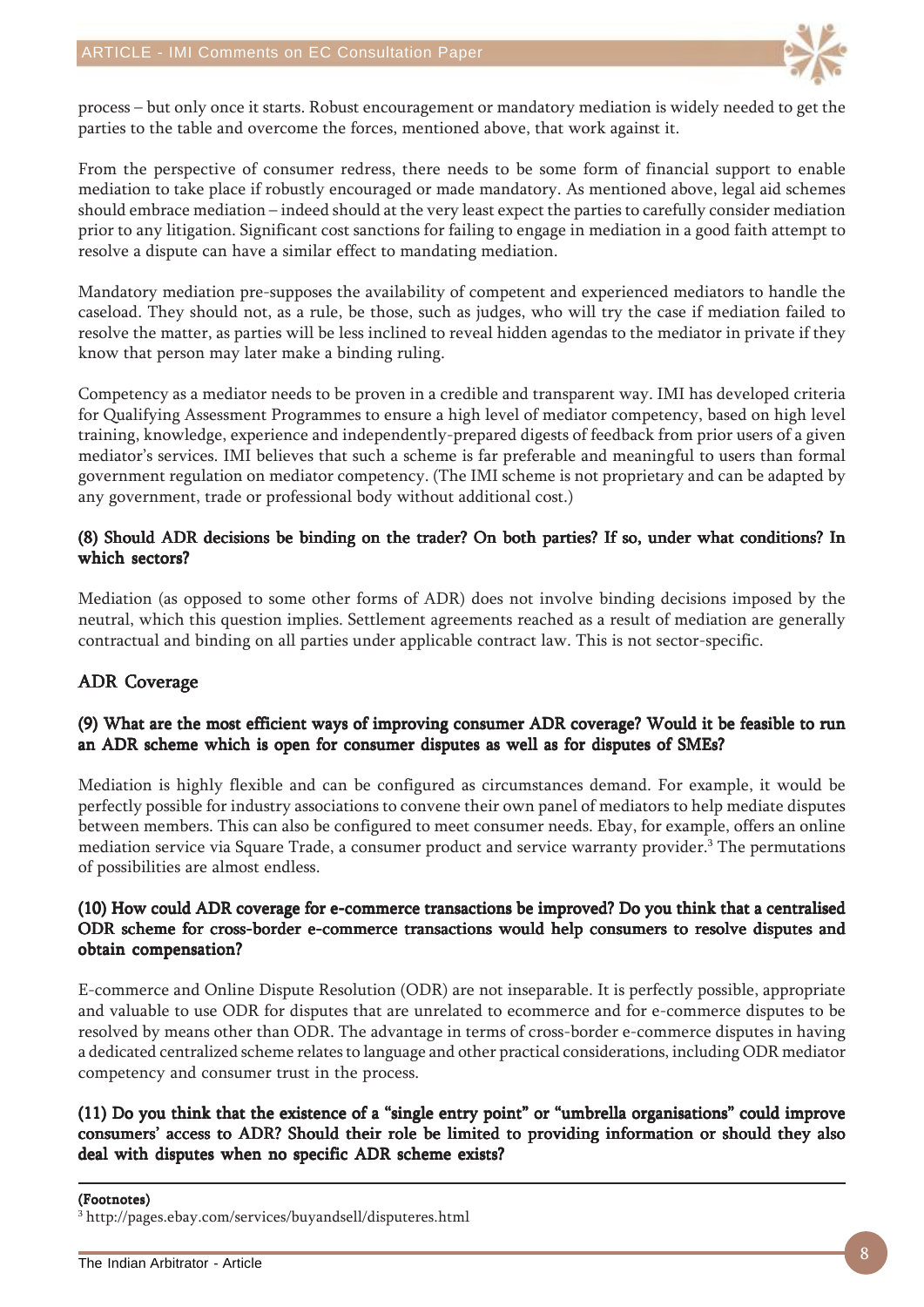

Yes, national umbrella organizations could be helpful if they focus on providing information, not providing services, and also in establishing high-level competency standards for mediators. Although mediation service providers try to promote understanding and acceptance of ADR, they also need to promote their own services, which can dilute the credibility of their promotion of the field. Government funding to enable such bodies to promote the understanding and acceptance of ADR among consumers and businesses and generate credibility for ADR would do much for the mediation field. If such organizations are interlinked and share materials, costs could be contained. All information on the IMI portal<sup>4</sup>, for example, is available for public use.

#### (12) Which particular features should ADR schemes include to deal with collective claims?

Mediation is particularly suited to collective redress claims provided the parties are represented by those having authority to negotiate and settle.

#### (13) What are the most efficient ways to improve the resolution of cross-border disputes via ADR? Are there any particular forms of ADR that are more suitable for cross-border disputes?

The main distinctions between local and cross-border disputes are the interplay of legal issues between countries regarding the underlying dispute, and practical considerations such as proximity and language which can entail greater cost consequences. Finding the right mediator with the appropriate language skills, and use of VOIP conferencing, is often sufficient. Not all mediators, by any means, are equipped with the necessary cultural and language skills to mediate cross-border. Consequently, mediation is equally valid and applicable to national and cross-border disputes, but once again competency needs to be addressed through transparency in skills, experience and feedback.

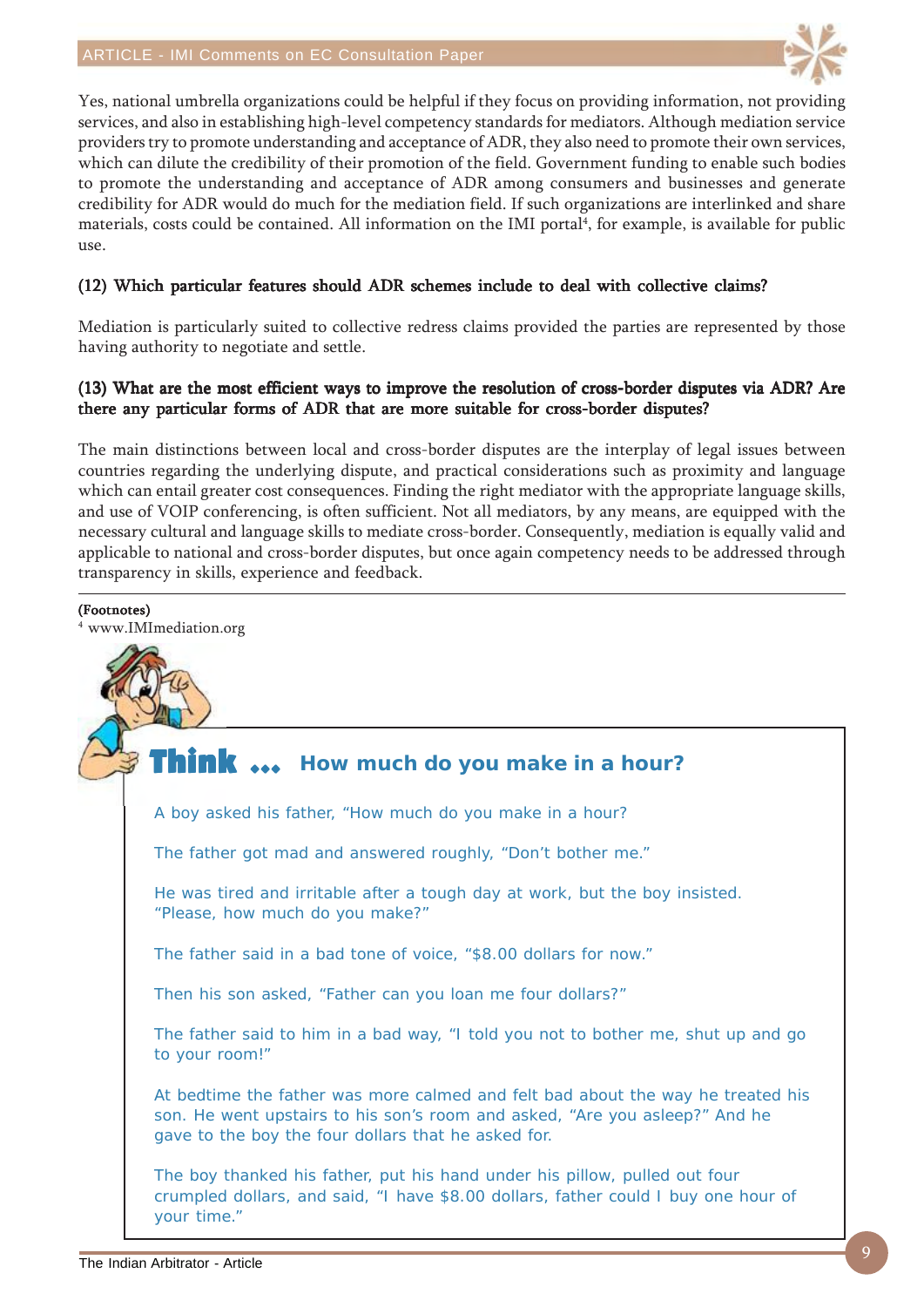

#### Funding

#### (14) What is the most efficient way to fund an ADR scheme?

Government funding, supplemented by large user funding. There are two needs.

First, a body needs to be established in each country, or for multiple countries, to promote understanding and acceptance of mediation while not providing any mediation services. This body needs to be wholly reliant on grants from government and industry and communicate clear and objective information, establish standards and transparency, promote ADR schemes and generally advance the field on a national basis while being interlinked with similar bodies internationally. Please see answer to Q11.

Secondly, the individual schemes, such as court-appointed mediation panels, need to leverage the standards and materials generated by the national body but focus on the scheme's operation and be funded by users (supplemented as necessary from government resources). Mediation schemes should not be costly to run if promotion is handled centrally. Mandatory mediation schemes should be substantially legally-aided for parties lacking the financial resources even to incur a share of the mediator's fee.

Funding should be extended to include the cost of competency certification and continuing professional development for mediators. Without high quality mediators and provider organizations, mediation, even if mandatory, will not gain favour with all parties.

#### (15) How best to maintain independence, when the ADR scheme is totally or partially funded by the industry?

The ADR Scheme needs to be run by its stakeholders collaboratively. The key to independent operation is transparency. Users should be invited to give feedback to the Scheme on its efficiency and impartiality and an anonymised summary of that feedback should be published on the Scheme's website. IMI does not think this is an issue at all.

#### (16) What should be the cost of ADR for consumers?

Frivolous and vexatious claims must be actively discouraged, but this can be handled through legal aid schemes so far as consumers are concerned. All parties, including consumers, should contribute to the cost of mediation, though not necessarily in the same proportions. Mediation should be made attractive to consumers, and to a large extent that means affordable. Mediation is in any case far less costly than the litigation alternative.

(Author: Irena Vanenkova is the Executive Director of International Mediation Institute. She can be reached at Irena.Vanenkova@IMImediation.org.)



### **Are you interested to promote Mediation Clinics?**



Indian Institute of Arbitration & Mediation welcomes you to take part in an exiting attempt of social transition to make our world a safe, sustainable, peaceful and prosperous place to live. Make an important contribution by adopting or supporting Community Mediation Clinics in India.

**For details visit www.communitymediation.in**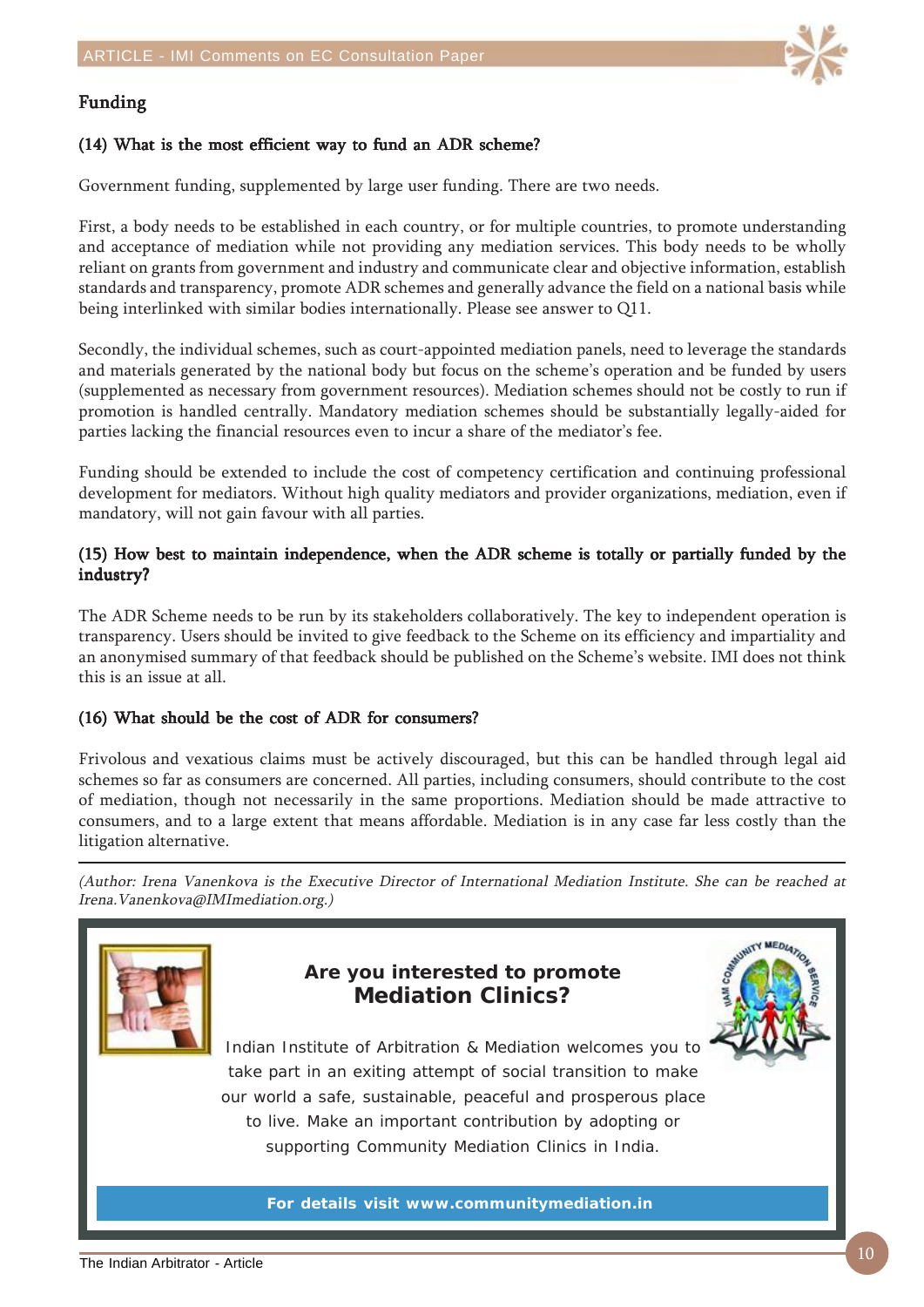

# Supreme Court of India holds that writ jurisdiction is not an absolute bar in case of arbitration

In the case "Union of India v Tantia Construction Pvt Ltd.", the Supreme Court of India considered the extent to which the high courts in India are entitled to exercise their powers under Article 226 of the Constitution (writ jurisdiction), notwithstanding the presence of an arbitration clause in the agreement entered into between the parties. The court held that the presence of an arbitration clause did not constitute a bar on the high court from entertaining the dispute in its writ jurisdiction, especially in light of the injustice apparent from the facts of the case. This latest judgment raises some interesting questions regarding whether the Indian courts have succeeded in laying down an objective test on the basis of which courts would refrain from exercising their writ jurisdiction because of the presence of an arbitration clause in the agreement.

## Indian Court on enforcement of foreign award

The Delhi High Court in the case, "Penn Racquet Sports v Mayor International Ltd.", clarified the legal position of enforcement of foreign awards in India. The judgment confirmed that the expression 'public policy' under Section 48(2)(b) of the 1996 Arbitration and Conciliation Act, pertaining to enforcement of a foreign award carries a narrower meaning than that assigned to the same expression in Section 34(2)(b)(ii), pertaining to enforcement of a domestic award. In other words, the court held that when it comes to challenging the enforcement of a foreign award under Section 48 of the Act, a party cannot ask for the foreign award to be set aside on the grounds of public policy, stating that the award contravenes Indian law. The award must be proved to be contrary to the fundamental policy of Indian law, national interest, justice or morality, and cannot be set aside on the merits to deny recognition and enforcement of a foreign award.

# Indian Court issues notice to Arbitral Institution

The Delhi High Court has ordered notice to the New Delhi branch of the London Court of International Arbitration (LCIA), Central Government, Bar Council of India, and Bar Council of State of Delhi on a petition filed by the Association of Indian lawyers (AIL) alleging that the arbitration agency by using the word "London Court" in its name has tried to create an impression that it is a part of the London Municipal Court or English Legal machinery. The petitioner has alleged that the arbitration agency has tried to create a parallel system of administration of law in defiance to the prevailing judicial system in India. For more details see:

http://www.lawetalnews.com/NewsDetail.asp?newsid=4087 http://www.karlbayer.com/blog/?p=14213

# Chile to give interim protection in foreign arbitrations

A first instance civil court of Santiago City recently issued a resolution confirming the court's jurisdiction to grant interim protection measures in connection with ongoing shipping arbitral proceedings conducted in New York. As per this decision, and subject to compliance with local procedural requirements, a party to international arbitration involving a shipping dispute is allowed to request interim measures from a Chilean court, if applicable, to secure the outcome of the trial.